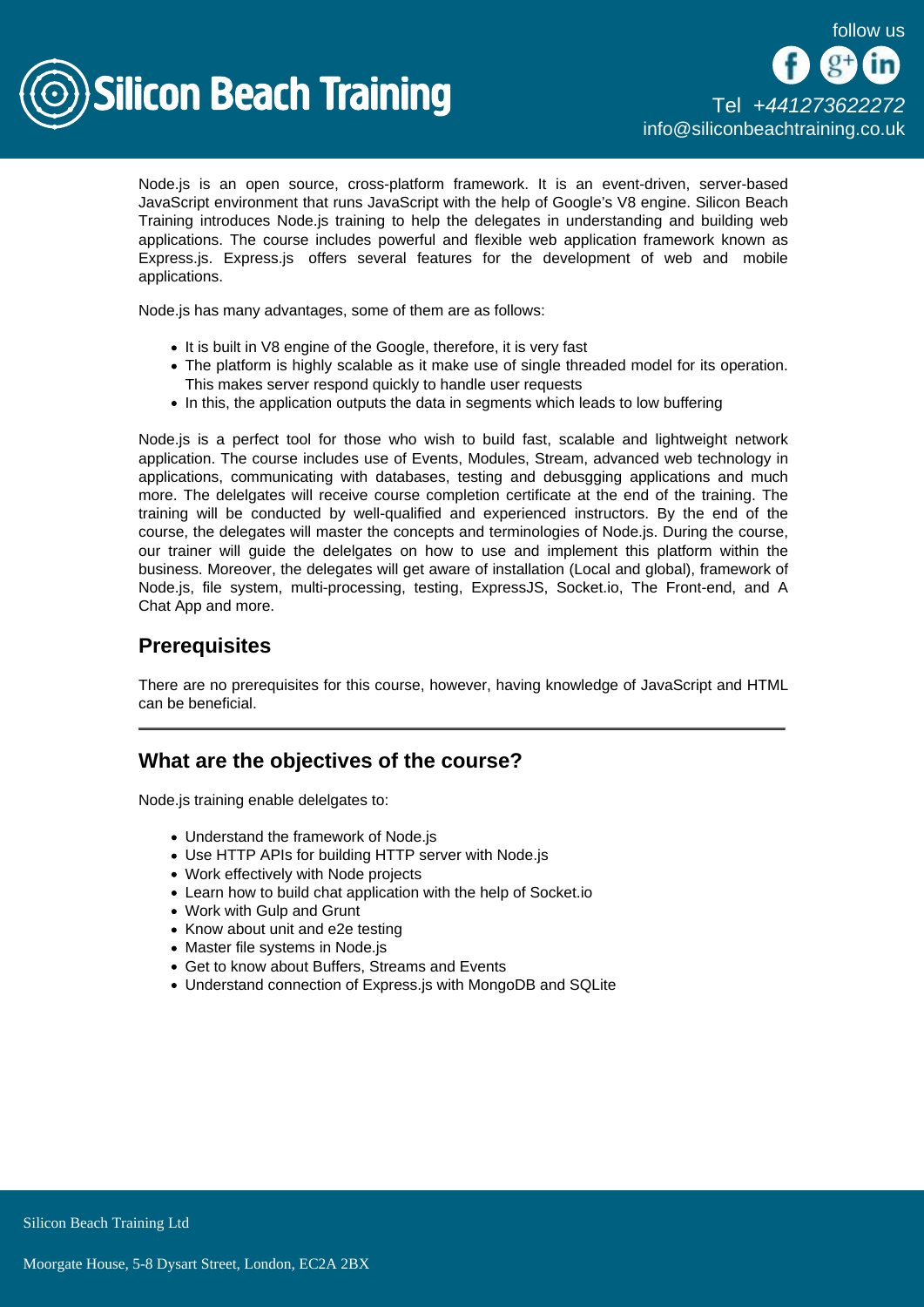

## Introduction to Node.js

- Framework of Node.is
- Installing Node.js
- Using Node.js in executing scripts

#### Overview of Node Projects

- The Node Project Manager
- Creating a project
- The package.json configuration file
- Local vs Global package installation

#### Shrink-wrap

- Define shrink-wrap
- Working with npmvet and outdated command

## Working with asynchronous programming

- Asynchronous basics
- Callback functions
- Working with Promises
- Advance Promises
- Using Request module for making API calls

## Building a HTTP Server

- The HTTP protocol
- Building an HTTP server
- Rendering a response
- Processing query strings
- Processing posted data

## Overview of File System

- Synchronous vs asynchronous I/O
- Path and directory operations
- \_dirname and \_filename
- Asynchronous file reads and writes

## Buffers, Streams and Events

- Using buffers for binary data
- Flowing vs non-flowing streams
- Streaming I/O from files and other resources
- Processing streams asynchronously

Silicon Beach Training Ltd